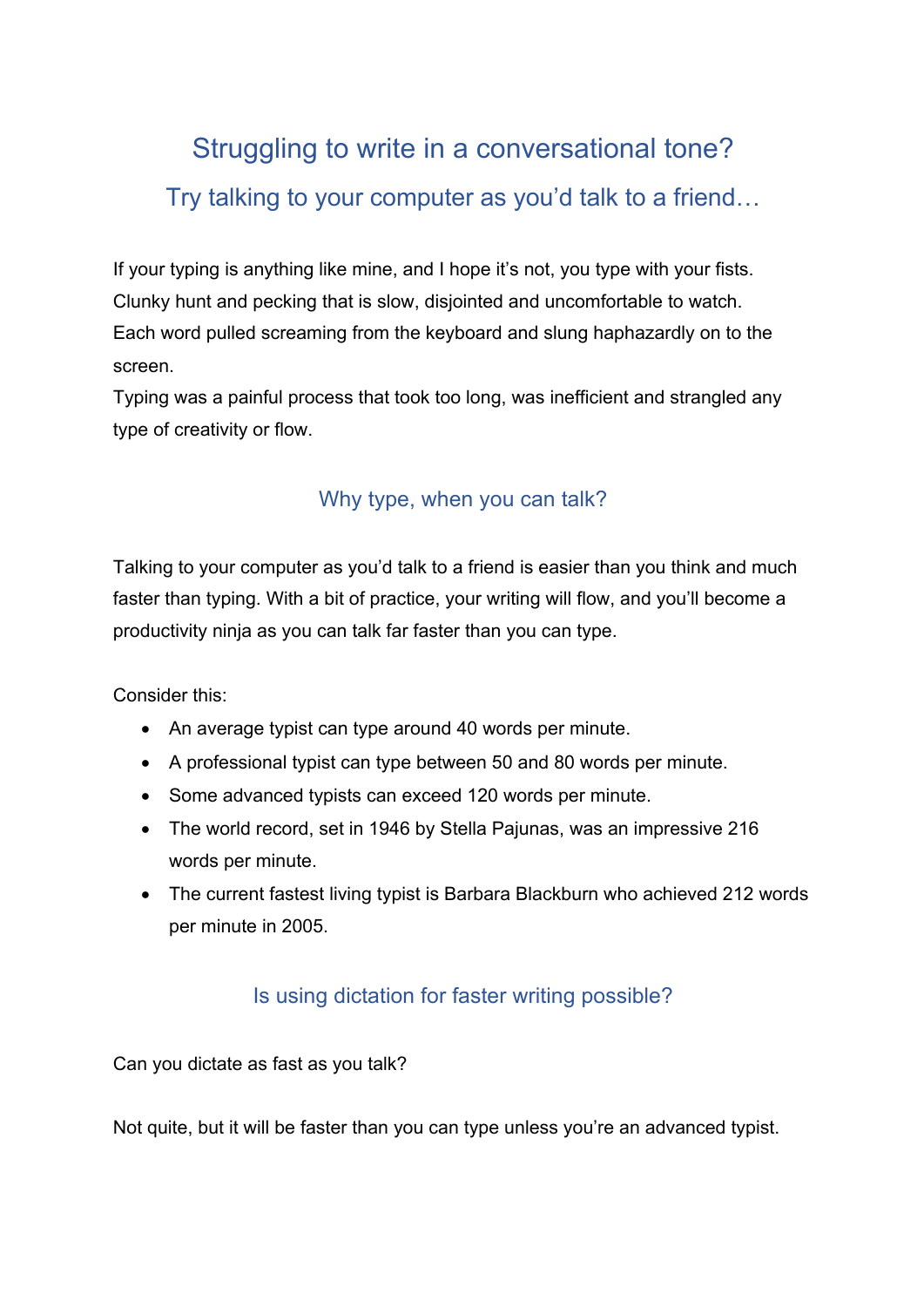Even allowing for correcting errors, dictating at between 80 and 100 words per minute is possible. Compared to the average typist that's twice as fast and with a lot less strain.

However, the real power of dictating is that it frees you from having to pay attention to typing and allows you to focus entirely on what you want to say and how you want to say it.

## Online, your writing has to be conversational

In the online world, your writing has to be conversational. It's easy to read, engaging and empathetic. You'll use simple words, the words you'd use when you chat with a friend, not the words you'd use to impress. Let me explain…

Writing conversationally doesn't come naturally; it goes against everything you've ever been taught in English classes at school and college. Writing's formal, full of rules and conventions that can detract from your creativity.

Talking is natural – something you do with friends and colleagues. Dictation is talking.

It does feel odd at first talking to your computer, having a conversation with a blank page but when you read back over what you've 'written' you'll see the difference. Your copy will be more relaxed, interesting and far more engaging.

Why? Because dictating is more natural than typing and allows you to focus on what you want to say, not on how you're going to get it onto the page.

Your FK score will benefit too. Writing conversationally using simpler words and phrases will make your copy easier to read and understand by all of your online audience.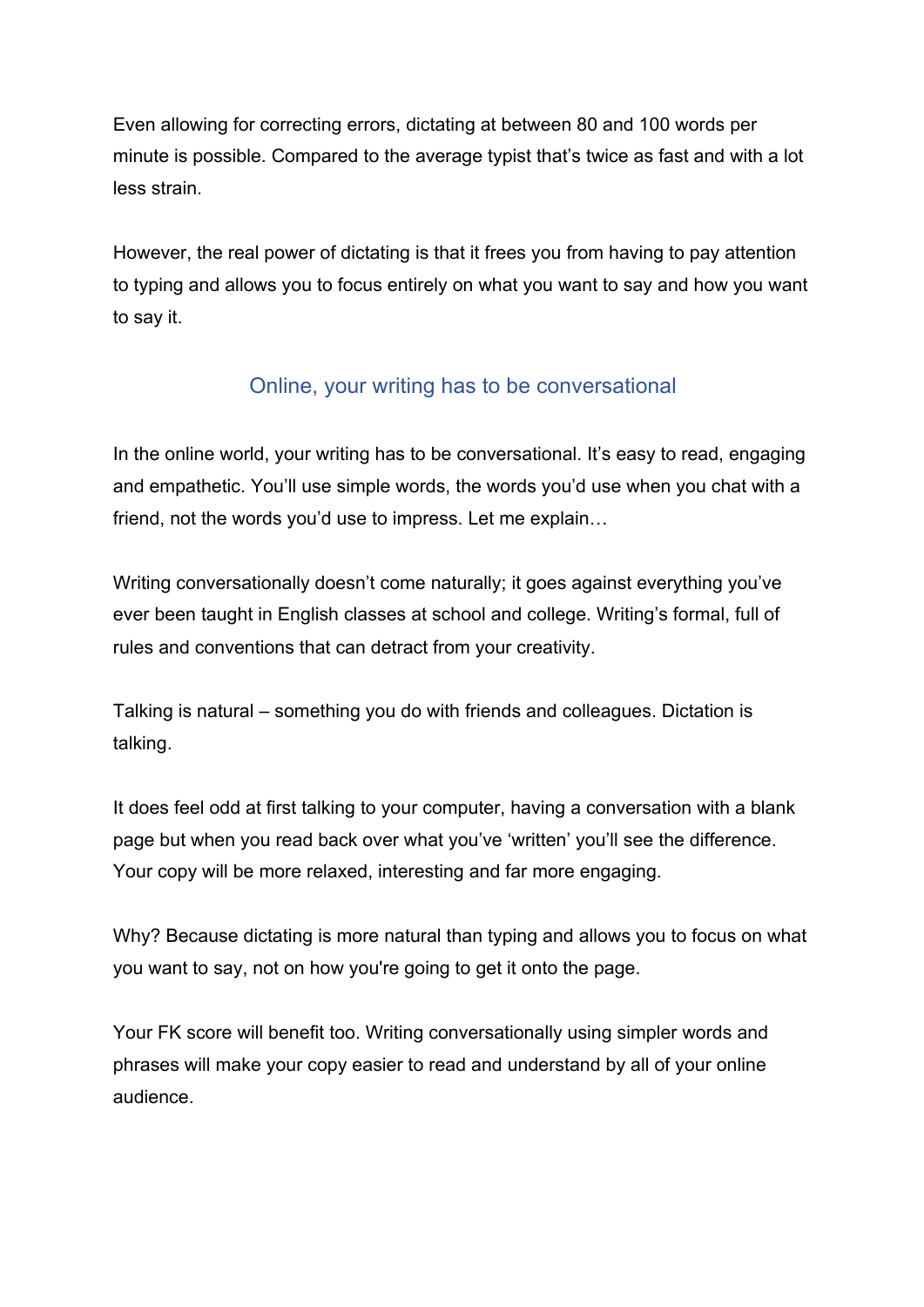#### What other advantages are there to using dictation software?

As well as using dictation for faster writing and improving the conversational tone of your copy what other benefits are on offer?

When you type for long periods of time, hunched over a keyboard, you are leaving yourself open to painful health problems.

- Repetitive Strain Injury (RSI) can affect wrists, hands, neck, shoulders, and elbows. Its caused by repetitive activities (e.g. typing) and can cause pain, stiffness, tingling or numbness and weakness. Other RSI injuries include:
	- o Tendonitis
	- o Carpal Tunnel Syndrome
- Posterior cervical dorsal syndrome (computer back) caused by prolonged sitting, especially at a computer.

Using dictation software can stop all of these health problems immediately, and you won't lose money because you need to rest an injured hand, back or wrist.

I'm a pacer. I like to walk while I think and while I talk. When I was working in financial recruitment, I was given a headset and an extra-long cable, so I could pace up and down while I spoke to clients.

Now with a blue tooth headset, I can wander around writing and keep mobile. No back problems, no sore joints or muscles, and increased productivity.

#### What dictation software's available and how good is it?

Whether you use a Mac or a PC, there's plenty of options to get you dictating, improve your productivity, your health and let you write conversationally.

There are lots of options for you to choose from when it comes to dictation software.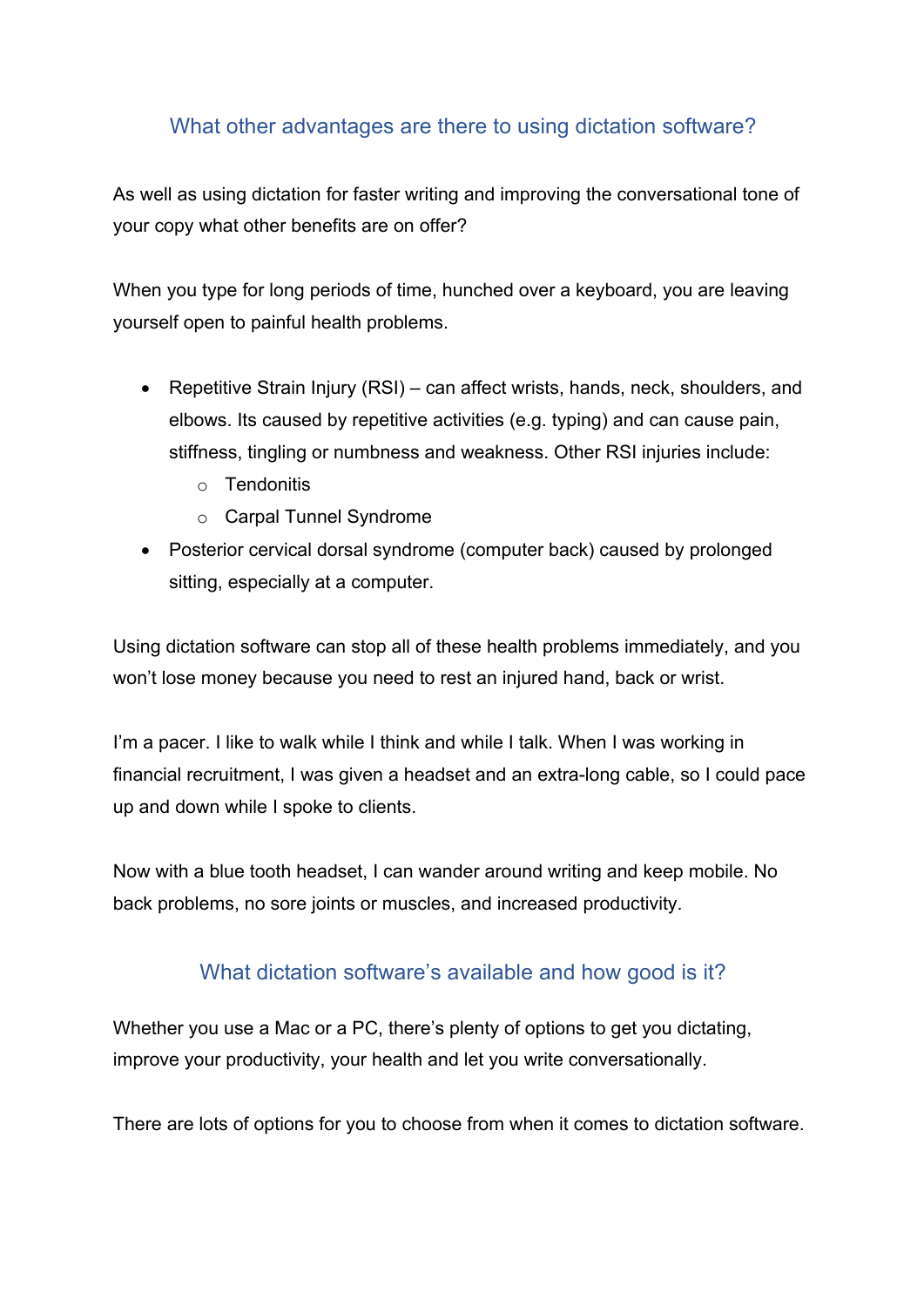Your PC or Mac has inbuilt dictation software, I only have experience of the Mac version, so I'll focus on that.

As a free option, Apple Dictation is a good starting point. The accuracy is pretty good, and if you use enhanced dictation (System Preferences>Keyboard>Dictation) you can use it for longer copy; otherwise, you're limited to thirty seconds and need to be connected to the internet.

Google Docs Voice Typing is free within Google Docs and is also reputed to be very accurate. It will also let you move around and edit your document using just your voice.

The software I know best is Dragon for Mac, and it's impressive. The biggest stumbling block with Dragon is the price - \$300+ but if you want to get serious with dictating it's worth the investment.

#### So, what can Dragon Dictate do that will make your life easier?

Dragon is accurate, very accurate. It uses Deep Learning Technology to recognize how you speak and adapts to your voice.

The beauty of the Dragon system is that you can train it to understand the way that you speak. The more you use it, the more accurate it becomes.

If the software doesn't transcribe precisely what you say, you have the option of choosing an alternative from the pop-up corrections box, and inserting the correction, using your voice.

I've noticed that the accuracy improves if you use a better-quality microphone. I tried the headphones that came with my smartphone and got pretty good results, but the accuracy increased to almost a hundred percent when I swapped over to a Plantronics Bluetooth headset.